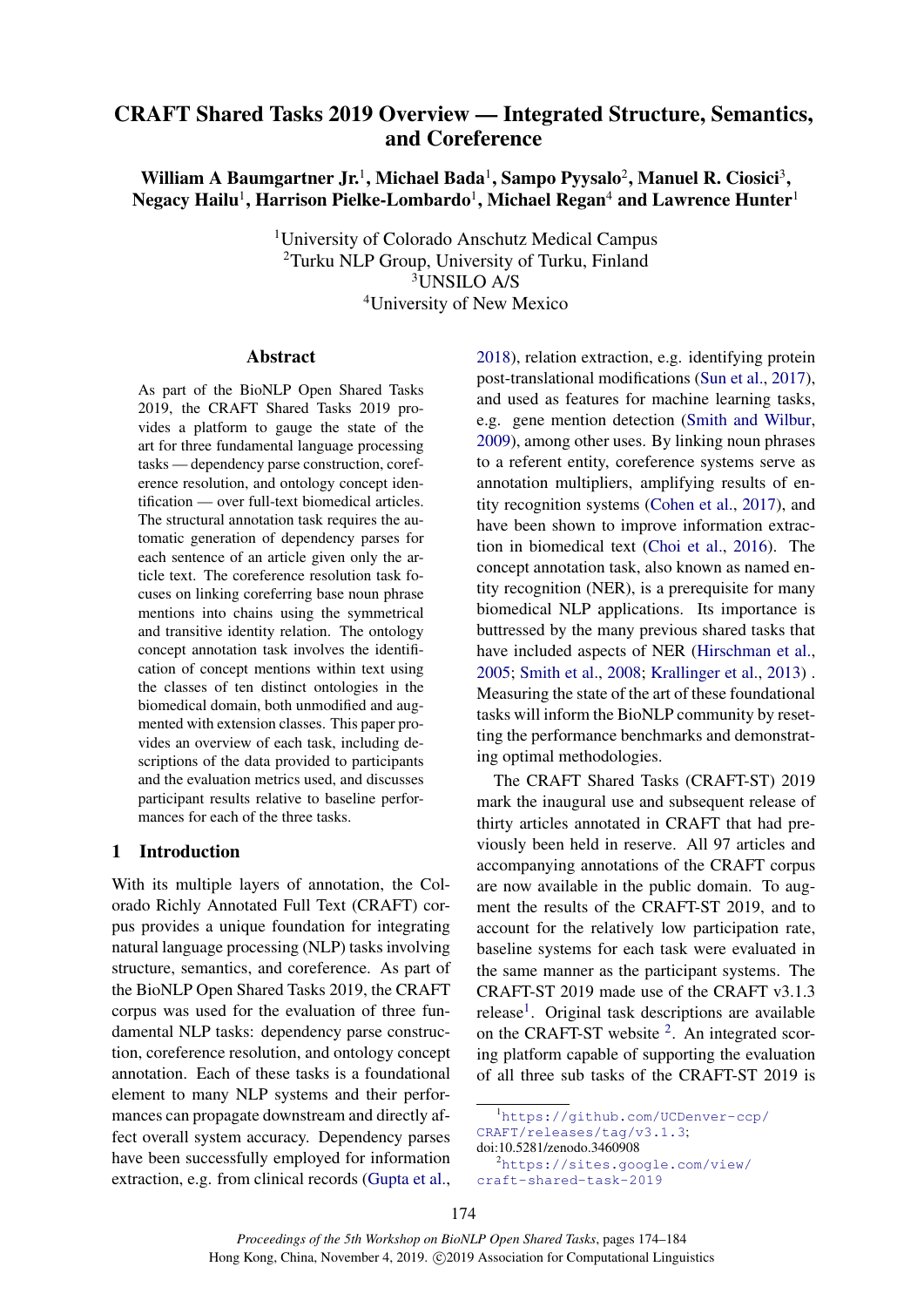also available as a standalone system<sup>[3](#page-1-0)</sup>, and as a pre-built Docker container<sup>[4](#page-1-1)</sup>.

## 2 The CRAFT Structural Annotation Task

For the structural annotation task (CRAFT-SA), participants were asked to automatically parse full-length biomedical journal articles of the CRAFT Corpus into dependency structures for each sentence. The CRAFT-SA task targets dependency parses as opposed to constituency parses in order to emphasize differences that directly affect the meaning of a parsed sentence; differences in constituent parse conventions can result in parse differences that do not affect the resultant meaning of a parsed sentence [\(Clegg and Shepherd,](#page-9-2) [2007\)](#page-9-2).

There have been previous shared tasks in the general domain NLP community to evaluate dependency parse construction using both the CoNLL-X [\(Buchholz and Marsi,](#page-9-3) [2006\)](#page-9-3) and CoNLL-U [\(Zeman et al.,](#page-10-6) [2018\)](#page-10-6) file formats. Although the dependency parses initially distributed with the CRAFT corpus more closely resemble the older CoNLL-X format, the CRAFT dependency data was transformed into a quasi-CoNLL-U format to allow the input provided to participants to be only the text of the documents making for a more realistic scenario compared to the CoNLL-X shared tasks which required participants to match gold standard tokenization for evaluation purposes.

### 2.1 Data

#### 2.1.1 Data preparation – CoNLL-X

The dependency parses distributed as part of the CRAFT corpus are automatically derived [\(Choi](#page-9-4) [and Palmer,](#page-9-4) [2012\)](#page-9-4) from the manually annotated Penn Treebank style data, which identifies the syntactic structure of each sentence. During the course of data preparation and testing, several updates were made to the Treebank data. The constituency parses for two sentences that were missing from the Treebank data were added. Also, in cases where the automatically derived dependency parse contained multiple ROOT nodes, the corresponding syntactic parse was edited, usually by dividing into multiple sentences, to ensure each dependency parse contained only a single ROOT node. Once the errors were fixed and the CoNLL-X formatted data was finalized, the data was transformed into a quasi-CoNLL-U form.

#### 2.1.2 Data preparation – CoNLL-U

The CoNLL-U format<sup>[5](#page-1-2)</sup> is a revised version of the CoNLL-X format that adds a number of features such as universal part-of-speech tags, languagespecific part-of-speech tags, and a standardized multi-language dependency format. It includes representations of the original raw text in addition to its segmented and tokenized form. This is required for training systems that address sentence boundary detection and tokenization as part of extracting syntactic dependencies from raw text.

The CoNLL-X representation of the CRAFT dependency parses was converted into CoNLL-U format using scripts that 1) introduce document, paragraph, and sentence boundary markers and include the original untokenized text of each sentence, 2) supplement the Penn Treebank part-of-speech tags with their corresponding universal tags following the mapping proposed by the Universal Dependencies (UD) project<sup>[6](#page-1-3)</sup>, and 3) introduce morphological features based on the same part-of-speech migration guide. Spacing and paragraph information is added to the CRAFT CoNLL-U files by aligning the CoNLL-X files with the raw text for each article.

We note that while the resulting data is in the CoNLL-U format and includes UD part-of-speech tags and features, it retains the Stanford Dependency structure and labels from the CoNLL-X files and thus, does not fully conform to the UD representation in terms of its content.

### 2.2 Scoring

Scoring of the CRAFT-SA task made use of the scoring software provided for the CoNLL 2018 Shared Task [\(Zeman et al.,](#page-10-6) [2018\)](#page-10-6). Dependency parse performance is measured using three metrics, LAS, MLAS, and BLEX. We provide brief definitions of these metrics in the following and refer to [Zeman et al.](#page-10-6) [\(2018\)](#page-10-6) for details.

#### 2.2.1 LAS

The Labeled Attachment Score (LAS) metric is the de facto standard metric for evaluating de-

<span id="page-1-0"></span><sup>3</sup>[https://github.com/UCDenver-ccp/](https://github.com/UCDenver-ccp/craft-shared-tasks) [craft-shared-tasks](https://github.com/UCDenver-ccp/craft-shared-tasks); doi:10.5281/zenodo.3460928

<span id="page-1-1"></span><sup>4</sup>[https://cloud.docker.com/u/](https://cloud.docker.com/u/ucdenverccp/repository/docker/ucdenverccp/craft-eval) [ucdenverccp/repository/docker/](https://cloud.docker.com/u/ucdenverccp/repository/docker/ucdenverccp/craft-eval) [ucdenverccp/craft-eval](https://cloud.docker.com/u/ucdenverccp/repository/docker/ucdenverccp/craft-eval)

<span id="page-1-2"></span><sup>5</sup>[https://universaldependencies.org/](https://universaldependencies.org/format.html) [format.html](https://universaldependencies.org/format.html) <sup>6</sup>[https://universaldependencies.org/](https://universaldependencies.org/tagset-conversion/en-penn-uposf.html)

<span id="page-1-3"></span>[tagset-conversion/en-penn-uposf.html](https://universaldependencies.org/tagset-conversion/en-penn-uposf.html)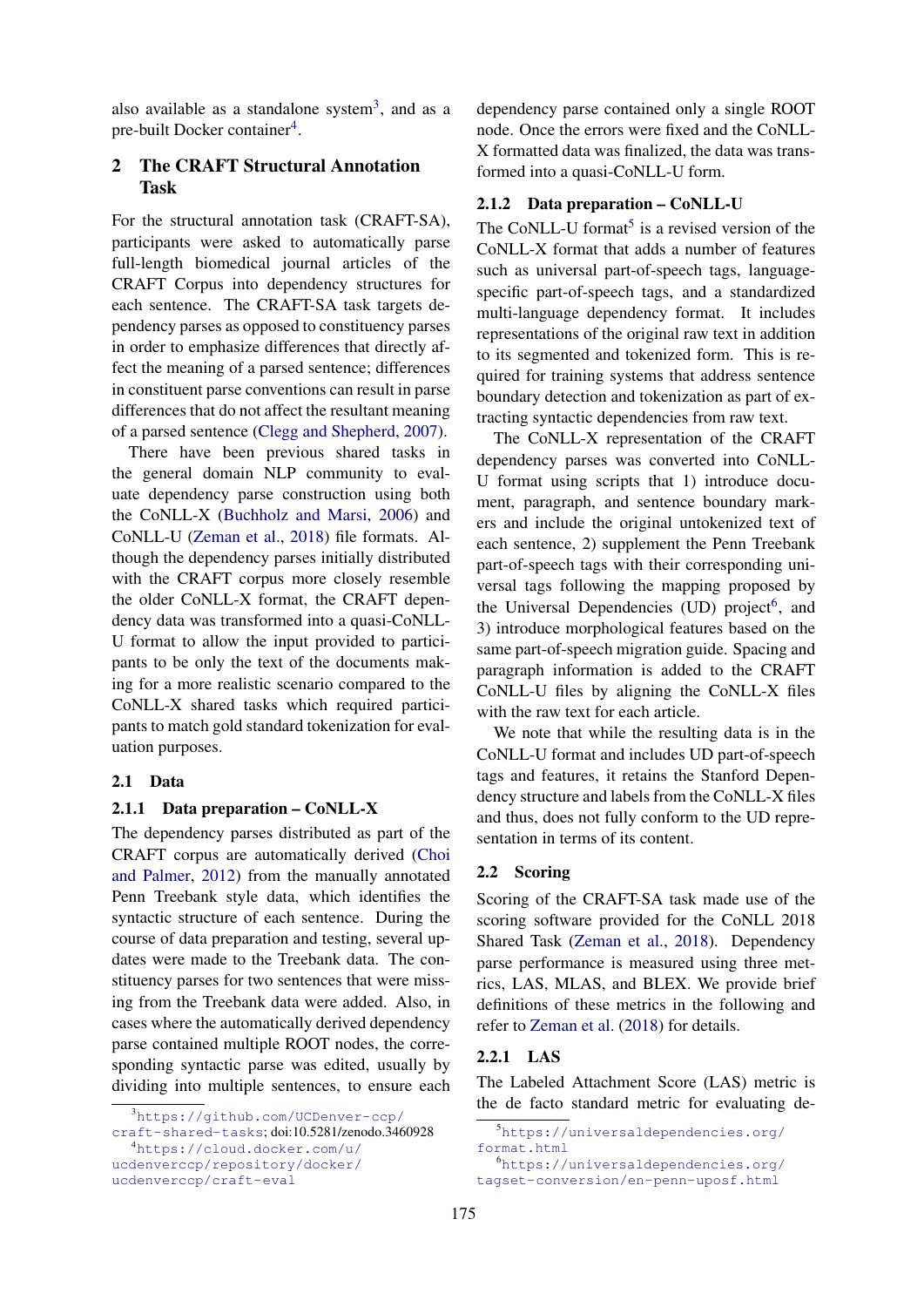pendency parsing performance, and is commonly defined simply as the fraction of tokens for which the predicted head and dependency relation type (label) match the gold standard, i.e. #correct/#tokens. In the CoNLL 2018 setting applied in the CRAFT-SA task, this definition is generalized to account for cases where the predicted tokenization does not fully match the gold standard tokenization, and LAS is defined over aligned predicted (pred-tokens) and gold standard tokens (gold-tokens) as the harmonic mean (F1-score) over the precision #correct/#pred-tokens and recall #correct/#gold-tokens.

#### 2.2.2 MLAS

The Morphology-aware Labeled Attachment Score (MLAS) is a modification of LAS that focuses on content words – ignoring e.g. punctuation and determiners – while also taking into account the part-of-speech, aspects of morphology, and associated function words. For a predicted token to be considered correct according to the MLAS criteria, it must match the gold standard values for the head and dependency label (as in LAS), and also the universal POS tag, selected morphological features (e.g. Case, Number, and Tense) and function words attached with particular dependency relations (e.g. aux and case). Similarly to LAS, MLAS is defined for system-predicted tokenization in terms of precision, recall and F1-score.

#### 2.2.3 BLEX

Like MLAS, the Bilexical Dependency Score (BLEX) is a modification of LAS that focuses on content words, emphasizing lemmas instead of morphology. A predicted token is correct according to BLEX criteria if it matches the head, dependency relation, and lemma of the corresponding gold token. BLEX accounts for differences between the predicted and gold tokenization similarly to LAS and MLAS.

#### 2.3 Baseline system

SyntaxNet [\(Andor et al.,](#page-9-5) [2016\)](#page-9-5), a transition-based neural network framework built using TensorFlow was used as the baseline system for the structural annotation task. The system was composed of two models of similar architecture: a part of speech (POS) tagger and a dependency parser. The Python NLTK punkt [\(Bird et al.,](#page-9-6) [2009\)](#page-9-6) sentence

<span id="page-2-0"></span>

| Team            | LAS    | <b>MLAS</b> | <b>BLEX</b> |
|-----------------|--------|-------------|-------------|
| T013 - Run 1    | 65.994 | 0           | 45.618      |
| T013 - Run 2    | 69.318 | 0           | 54.798      |
| T014 - Run 1    | 89.695 | 85.549      | 86.631      |
| T014 - Run 2    | 89.65  | 85.441      | 86.596      |
| T014 - Run 3    | 89.536 | 85.318      | 86.545      |
| <b>Baseline</b> | 56.68  | 44.22       | 0.0         |

Table 1: Results showing the average score over all test documents for each metric from the structural annotation (dependency parse construction) task for all participating teams.

tokenizer was used to segment the articles into sentences which where used as input to the POS tagger model to generate POS annotations. The dependency parser model uses the POS annotations as input and generates dependency parses for each sentence. Each of the models was trained using the CRAFT training data as a gold standard.

#### 2.4 Results

Two teams submitted five runs in total for the CRAFT-SA task (Table [1\)](#page-2-0). Team T013 used the SpaCy dependency parser with (Run1) and without (Run2) the OGER NER system to test whether adding semantic information in the form of named entities can improve resultant dependency parses. In the case of this evaluation, the incorporation of an NER system caused a drop in performance, however this decrease in performance is confounded by tokenization differences resulting from their system grouping entities as single tokens. Using a neural approach and custom biomedical word embeddings, Team T014 demonstrated state of the art performance in dependency parsing over biomedical text, achieving high marks for all submitted runs. Both submitted systems out-performed the baseline by a large margin.

## 3 The CRAFT Coreference Resolution Task

Coreference resolution, linking strings of text that have the same referent, is a challenging NLP task that offers potential benefit to downstream tasks if done successfully. The challenge arises in linking strings of text over long distances across a document, or possibly between documents. The benefit of doing so can be substantial as coreference resolution has the ability to amplify results of upstream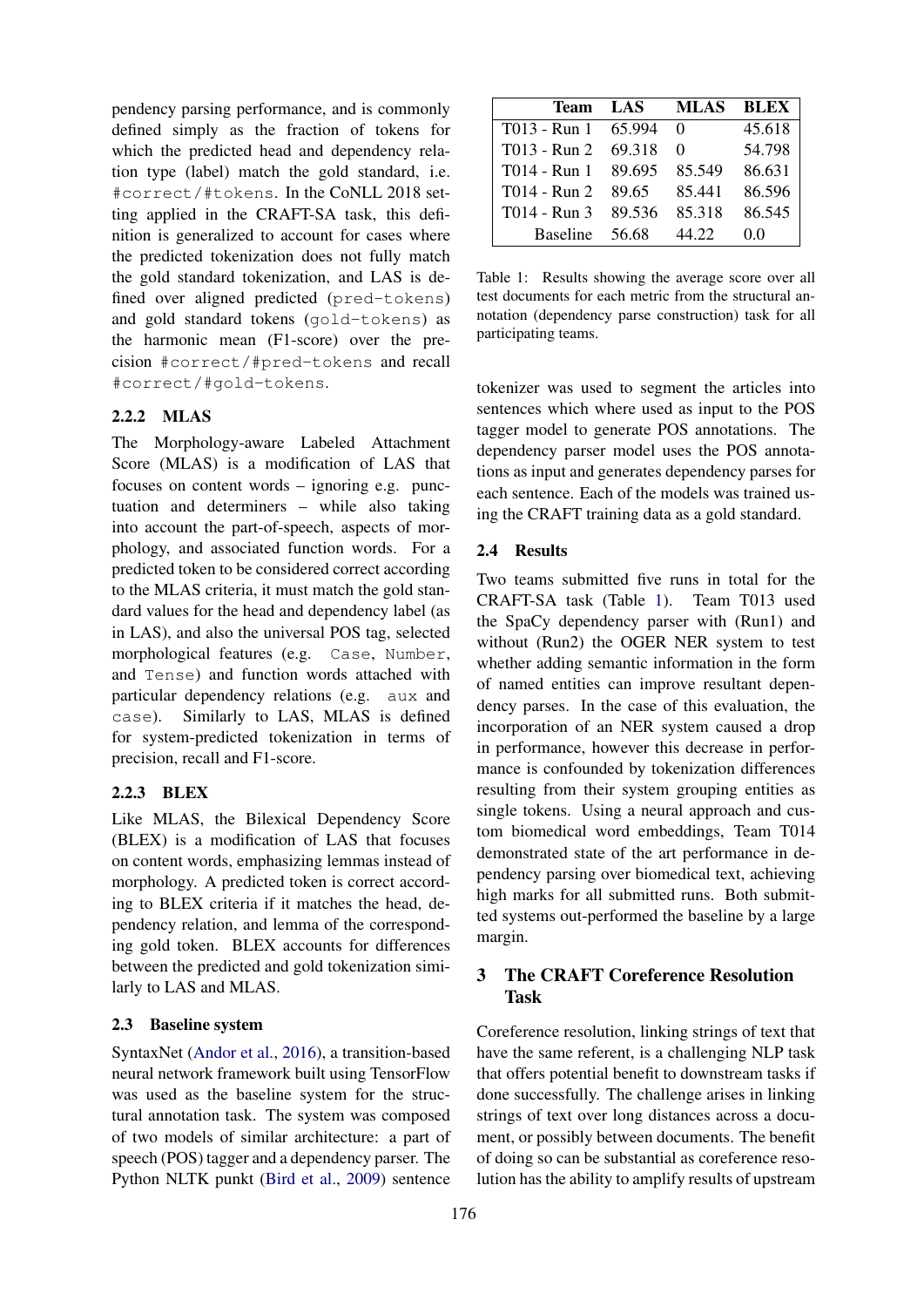tasks such as concept recognition, thereby potentially improving the performance of downstream tasks, e.g. information extraction, that require explicitly represented entities. It has been estimated that successful coreference resolution would inherently add over 106,000 additional concept annotations to the CRAFT corpus through referent linkages [\(Cohen et al.,](#page-9-0) [2017\)](#page-9-0).

Coreference resolution is an active area in the NLP research community, and the most relevant previous shared task on coreference resolution is the CoNLL-2012 Shared Task [\(Pradhan et al.,](#page-10-7) [2012\)](#page-10-7), which evaluated identity chains curated in the OntoNotes project [\(Hovy et al.,](#page-10-8) [2006\)](#page-10-8). The OntoNotes corpus consists of text from conversational speech, broadcast conversations, broadcast news, magazine articles, newswire, and web data in three languages (English, Arabic, and Chinese), covering 1M words per language. The CRAFT corpus presents some unique challenges to the coreference resolution task. While slightly smaller than the OntoNotes corpus in regards to word count (1M), 620k works is still substantial, and scientific text is a domain not covered in OntoNotes explicitly. Further, CRAFT equals the highest median token count (24.0) per sentence (news wire) and the second highest median sentence count per document (318 vs. 565 for broadcast conversations) in the OntoNotes corpus. The combination of longer sentences and more sentences per document allows for an increase in the potential distances between coreference mentions within the sentences themselves and within each document. Adding further complexity to the task is CRAFT's use of discontinuous mentions, i.e. coreference mentions that have intervening text (see example of a discontinuous mention in Figure [1\)](#page-4-0). Discontinuous mentions comprise 5.7% of all identity chain mentions in the CRAFT corpus. This is the first task on coreference resolution that allows for discontinuous mentions as far as the task organizers are aware.

#### 3.1 Data

Annotation of the identity chains in the CRAFT corpus is described in [\(Cohen et al.,](#page-9-0) [2017\)](#page-9-0). For the purposes of the CRAFT-CR task, the strings of text (referred to as mentions below) that are linked to form coreference chains must exist in the same document, but can be localized any distance from one another. Some mentions may be

<span id="page-3-0"></span>

| <b>Statistic</b>  | <b>Training</b> | <b>Test</b>                 |
|-------------------|-----------------|-----------------------------|
| Min IC length     | 2               | $\mathcal{D}_{\cdot}$       |
| Max IC length     | 187             | 157                         |
| Median IC length  | 3               | $\mathcal{D}_{\mathcal{L}}$ |
| Average IC length | 4.77            | 4.70                        |
| <b>Total IC</b>   | 16,302          | 7,185                       |
| IC per document   | 243.3           | 239.5                       |
| Total mentions    | 77,755          | 33,749                      |
| Discont. mentions | 4,485           | 1,845                       |

Table 2: Descriptive statistics of the coreference resolution annotations in the CRAFT training and test sets.  $IC = identity chain$ 

found to be adjacent while others may exist only in the document title and conclusion, for example. Two types of coreference have been resolved for all base noun phrases in the CRAFT corpus. Identity chains link mentions of the same referent, and can span the entire document. Apposition relations link adjacent noun phrases that have the same referent and are not linked by a copula. The CRAFT-CR task focuses on reproducing the manually curated identity chains.

#### 3.1.1 Data preparation

During the course of data preparation for the CRAFT-CR task, some errors in the coreference annotations were discovered, and subsequently fixed. The most common error involved two identity chains sharing a single base noun phrase mention. Each shared mention was manually reviewed, and the two identity chains were merged in cases where the chains were deemed to be about the same referent. In cases where the presence of a shared mention in one chain was clearly an error, it was removed and the identity chains remained distinct. The CRAFT-CR training and test data are summarized in Table [2.](#page-3-0)

#### 3.1.2 Data format

The CRAFT-CR task makes use of the CoNLL-2011/2012 data format for representing identity chains<sup>[7](#page-3-1)</sup>, with a modification to enable representation of discontinuous mentions. Discontinuous mentions are denoted by the addition of a character or characters (non-digit) after the chain identifier (integer) as depicted in Figure [1.](#page-4-0)

<span id="page-3-1"></span><sup>7</sup> See the \* conll File Format heading: [http://](http://conll.cemantix.org/2012/data.html) [conll.cemantix.org/2012/data.html](http://conll.cemantix.org/2012/data.html)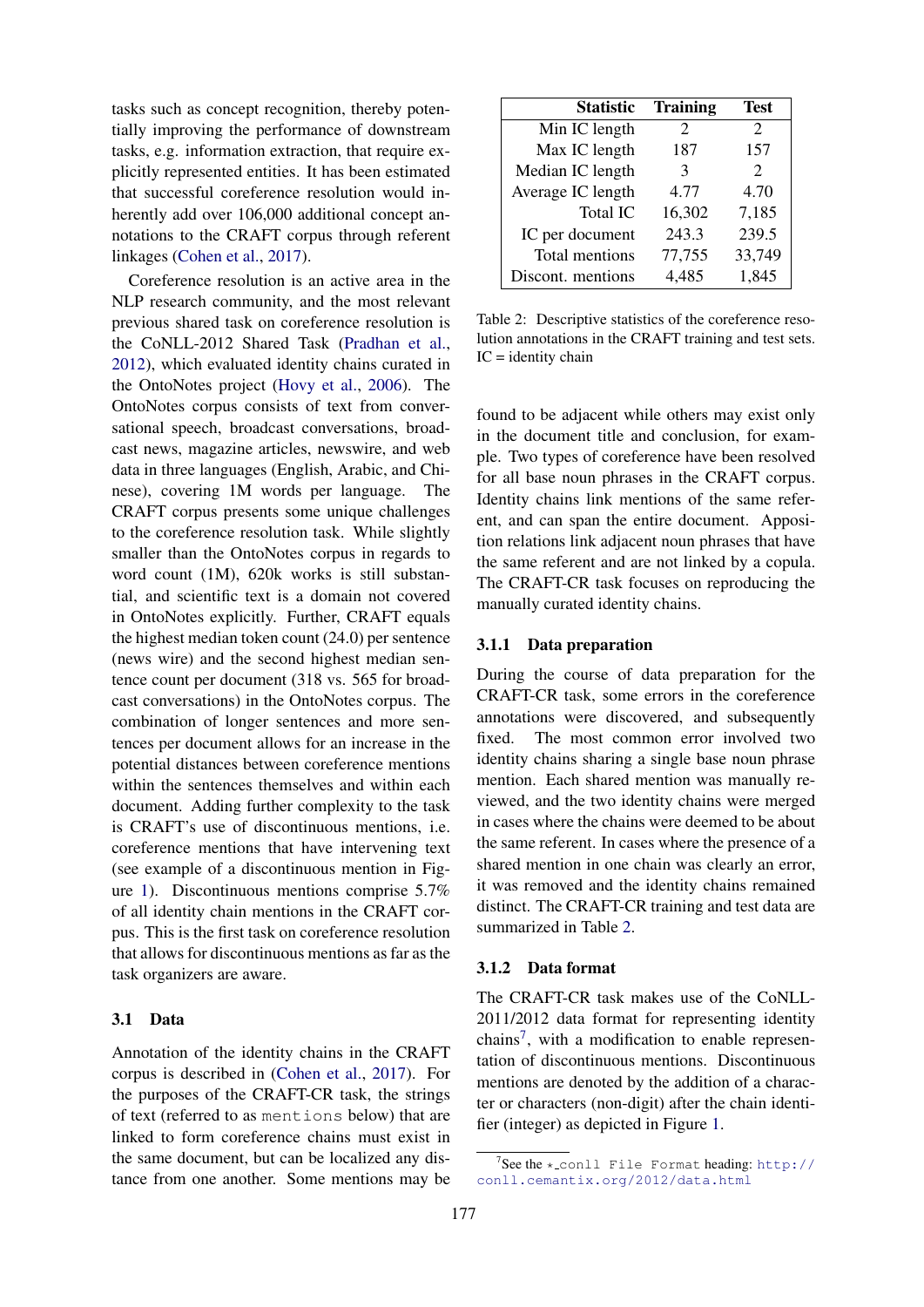<span id="page-4-0"></span>48141 0 7 high  $JJ - ... - (64a)$ 48141 0 8 and  $CC - ... -$ 48141 0 9 low JJ - ... - (65 48141 0 10 IOP NN - ... - (64a)|65)

Figure 1: Sample representation of two coreference mentions, high..IOP and low IOP. Note the use of the character  $\alpha$  in the chain identifier (64 $\alpha$ ) to indicate a discontinuous mention for the high..IOP mention. Empty columns 7-11 have been elided for figure layout consideration.

#### 3.2 Scoring

There are a wide range of coreference resolution scoring metrics available. For historical purposes, the five reference metrics (MUC,  $B^3$ , CEAFE, CEAFM, BLANC) of [Pradhan et al.](#page-10-9) [\(2014\)](#page-10-9) are used to score the CRAFT-CR task. Due to their apparent unreliability and their low agreement rate, the Link-based Entity-Aware (LEA) metric proposed by [Moosavi and Strube](#page-10-10) [\(2016\)](#page-10-10) is also used to measure coreference system performance. The LEA metric was designed specifically to address the shortcomings of the previously used metrics. By taking into account all coreference links and evaluating resolved coreference relations instead of resolved mentions, the LEA metric accurately assesses recall and precision.

The coreference scoring implementations were modified in two ways for the CRAFT-CR task. First, because the CRAFT-CR data allows for mentions with discontinuous spans, the implementations were augmented to take as input the modified CoNLL-Coref 2011/2012 file format. Second, the implementations were updated to allow overlapping mentions to match instead of enforcing strict mention boundary matching. This option was added to allow for a slightly more flexible, permissive evaluation. The augmented implementations of all metrics used in the CRAFT-CR task have been made publicly available<sup>[8](#page-4-1)</sup>.

#### 3.3 Baseline system

For comparison purposes, we evaluated the Berkeley coreference resolution system using the CRAFT-CR task test data [\(Durrett and Klein,](#page-9-7) [2013\)](#page-9-7). The Berkeley system is an english coreference system predicated on learning using simple, but large numbers of lexicalized features.

This baseline evaluation made use of the builtin preprocessing machinery for sentence splitting, tokenization, and parsing, and their pre-trained CoNLL 2012 model. Prior to evaluation, results from the Berkeley system were post-processed to adjust for some system idiosyncrasies, e.g. replacing "-LRB-" in the 'word' column with the "(" or "[" that is found in the actual text, and then the coreference information was mapped onto the gold standard tokenization provided with the test data.

#### 3.4 Results

One team submitted three runs for evaluation in the CRAFT-CR task (Table [3\)](#page-5-0). They augmented the state-of-the-art end-to-end neural coreference resolution system of [Lee et al.](#page-10-11) [\(2017\)](#page-10-11) by incorporating extra syntactic features including grammatical number agreements between mentions, as well as semantic features using MetaMap to identify entity mentions. They also investigated the use of PubMed word vectors [\(Chiu et al.,](#page-9-8) [2016\)](#page-9-8) (Run1) and SciBERT word vectors [\(Beltagy et al.,](#page-9-9) [2019\)](#page-9-9) (Run2, Run3) as inputs to their model. As implemented, the system of Team T010 performed admirably compared to the baseline. F-scores are in line with some previous coreference systems used on CRAFT [\(Cohen et al.,](#page-9-0) [2017\)](#page-9-0), thus emphasizing the challenge of coreference resolution in general, and of coreference resolution over biomedical text in particular. While the baseline system and Run1 of the participant system produced on average shorter chains than those in the evaluation set (p<0.01, Mann-Whitney U test), Run2 and Run3 of the participant system were both able to generate distributions of coreference chain lengths that were not significantly different from the evaluation set (Run2: p=0.94, Run3: p=0.79, Mann-Whitney U test) suggesting that inclusion of the SciBERT embeddings helps to achieve the proper chain length distribution.

#### 4 The CRAFT concept annotation task

Concept annotation has been a mainstay in BioNLP shared tasks dating back to the very first BioCreative, which involved the detection of gene/protein mentions in abstracts and their subsequent normalization to gene identifiers from model organism databases [\(Hirschman et al.,](#page-10-3) [2005\)](#page-10-3). Detecting biomedical concepts is a foundational NLP task, and performance of this task

<span id="page-4-1"></span><sup>8</sup>[https://github.com/bill-baumgartner/](https://github.com/bill-baumgartner/reference-coreference-scorers) [reference-coreference-scorers](https://github.com/bill-baumgartner/reference-coreference-scorers); doi:10.5281/zenodo.3462790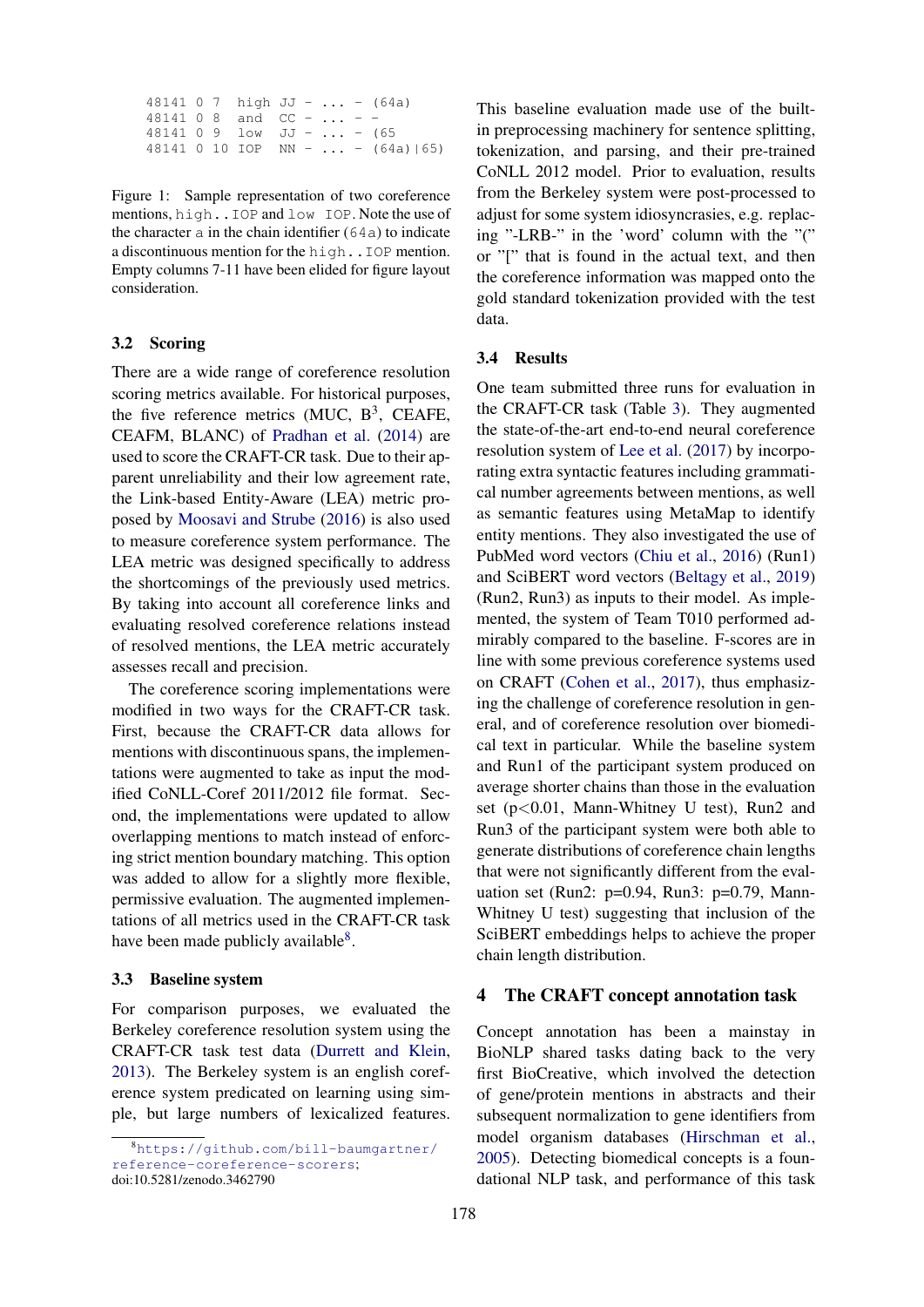<span id="page-5-0"></span>

| <b>Metric</b>              | Run             | $P_M$ | $R_{\rm M}$ | $F_M$ | $P_{CR}$ | $R_{CR}$ | $F_{CR}$ |
|----------------------------|-----------------|-------|-------------|-------|----------|----------|----------|
| B <sup>3</sup>             | T010 - Run 3    | 0.731 | 0.578       | 0.646 | 0.517    | 0.384    | 0.440    |
|                            | <b>Baseline</b> | 0.552 | 0.294       | 0.384 | 0.379    | 0.195    | 0.257    |
|                            | T010 - Run 3    | 0.779 | 0.615       | 0.687 | 0.538    | 0.406    | 0.462    |
| $\text{B}^3\text{APM}$     | <b>Baseline</b> | 0.685 | 0.364       | 0.476 | 0.435    | 0.224    | 0.296    |
| <b>BLANC</b>               | T010 - Run 3    | 0.731 | 0.578       | 0.646 | 0.506    | 0.473    | 0.489    |
|                            | <b>Baseline</b> | 0.552 | 0.294       | 0.384 | 0.413    | 0.193    | 0.263    |
|                            | T010 - Run 3    | 0.779 | 0.616       | 0.688 | 0.513    | 0.480    | 0.496    |
| <b>BLANCAPM</b>            | <b>Baseline</b> | 0.686 | 0.365       | 0.476 | 0.447    | 0.209    | 0.284    |
| <b>CEAFE</b>               | T010 - Run 3    | 0.731 | 0.578       | 0.646 | 0.454    | 0.354    | 0.398    |
|                            | <b>Baseline</b> | 0.552 | 0.294       | 0.384 | 0.334    | 0.195    | 0.247    |
|                            | T010 - Run 3    | 0.779 | 0.615       | 0.688 | 0.484    | 0.377    | 0.424    |
| <b>CEAFE<sub>APM</sub></b> | <b>Baseline</b> | 0.685 | 0.364       | 0.476 | 0.393    | 0.230    | 0.290    |
| <b>CEAFM</b>               | T010 - Run 3    | 0.731 | 0.578       | 0.646 | 0.555    | 0.439    | 0.490    |
|                            | <b>Baseline</b> | 0.552 | 0.294       | 0.384 | 0.429    | 0.228    | 0.298    |
| <b>CEAFMAPM</b>            | T010 - Run 3    | 0.779 | 0.615       | 0.688 | 0.574    | 0.453    | 0.507    |
|                            | <b>Baseline</b> | 0.685 | 0.365       | 0.476 | 0.487    | 0.259    | 0.338    |
| <b>LEA</b>                 | T010 - Run 3    | 0.731 | 0.578       | 0.646 | 0.475    | 0.345    | 0.400    |
|                            | <b>Baseline</b> | 0.552 | 0.294       | 0.384 | 0.335    | 0.171    | 0.226    |
| LEAAPM                     | T010 - Run 3    | 0.779 | 0.615       | 0.687 | 0.491    | 0.360    | 0.415    |
|                            | <b>Baseline</b> | 0.685 | 0.364       | 0.476 | 0.376    | 0.193    | 0.255    |
| <b>MUC</b>                 | T010 - Run 3    | 0.731 | 0.578       | 0.646 | 0.644    | 0.511    | 0.570    |
|                            | <b>Baseline</b> | 0.552 | 0.294       | 0.383 | 0.450    | 0.233    | 0.307    |
| <b>MUCAPM</b>              | T010 - Run 3    | 0.779 | 0.616       | 0.688 | 0.665    | 0.527    | 0.588    |
|                            | <b>Baseline</b> | 0.685 | 0.365       | 0.476 | 0.530    | 0.275    | 0.362    |

Table 3: Results for the coreference resolution task. Runs achieving highest coreference F-score are shown. The APM subscript indicates that partial mention matches were allowed.  $P_M$ : mention precision;  $R_M$ : mention recall;  $F_M$ : mention F-score;  $P_{CR}$ : coreference precision;  $R_{CR}$ : coreference recall;  $F_{CR}$ : coreference F-score

impacts many potential downstream applications. Mapping textual mentions of ontology concepts presents its own set of challenges. Well-known among these are conceptual synonymy, by which a given represented concept may be indicated by multiple unique textual mentions, and textual polysemy, by which a given text string may refer to multiple represented concepts. Particularly prevalent in the biomedical literature are acronyms and other abbreviations of represented concepts. Additionally, some ontologies employ standard patterns for concept labels, but some of these may result in long, complex labels that are infrequently seen in the literature [\(Ogren et al.,](#page-10-12) [2005;](#page-10-12) [Funk](#page-9-10) [et al.,](#page-9-10) [2014\)](#page-9-10).

The CRAFT corpus is uniquely positioned to gauge the state of the art in ontological concept recognition as it comprises over 159,000 concept annotations spanning ten ontologies from the Open Biomedical Ontologies (OBO) [\(Smith et al.,](#page-10-13) [2007\)](#page-10-13) collection. Participants in the CRAFT con-

cept annotation (CRAFT-CA) task were provided the plain-text version of each article and a file con-taining each ontology in the OBO format<sup>[9](#page-5-1)</sup>. The CRAFT-CA task was further subdivided into two subtasks. The first subtask involved recognition of concepts in the original OBO files. The second subtask involved the recognition of concepts in the original OBO files augmented with *extension classes*, which are classes created by CRAFT developers but defined in terms of proper OBO classes. These extension classes were created for various reasons $10$ : Some were created to capture mentions of concepts different from, but corresponding to, concepts represented in the ontologies, e.g., functionally defined entities corresponding to represented molecular functionalities. Oth-

<span id="page-5-1"></span><sup>9</sup>[https://github.com/owlcollab/](https://github.com/owlcollab/oboformat) [oboformat](https://github.com/owlcollab/oboformat)

<span id="page-5-2"></span><sup>10</sup>[https://github.com/UCDenver-ccp/](https://github.com/UCDenver-ccp/CRAFT/blob/master/concept-annotation/README.md) [CRAFT/blob/master/concept-annotation/](https://github.com/UCDenver-ccp/CRAFT/blob/master/concept-annotation/README.md) [README.md](https://github.com/UCDenver-ccp/CRAFT/blob/master/concept-annotation/README.md)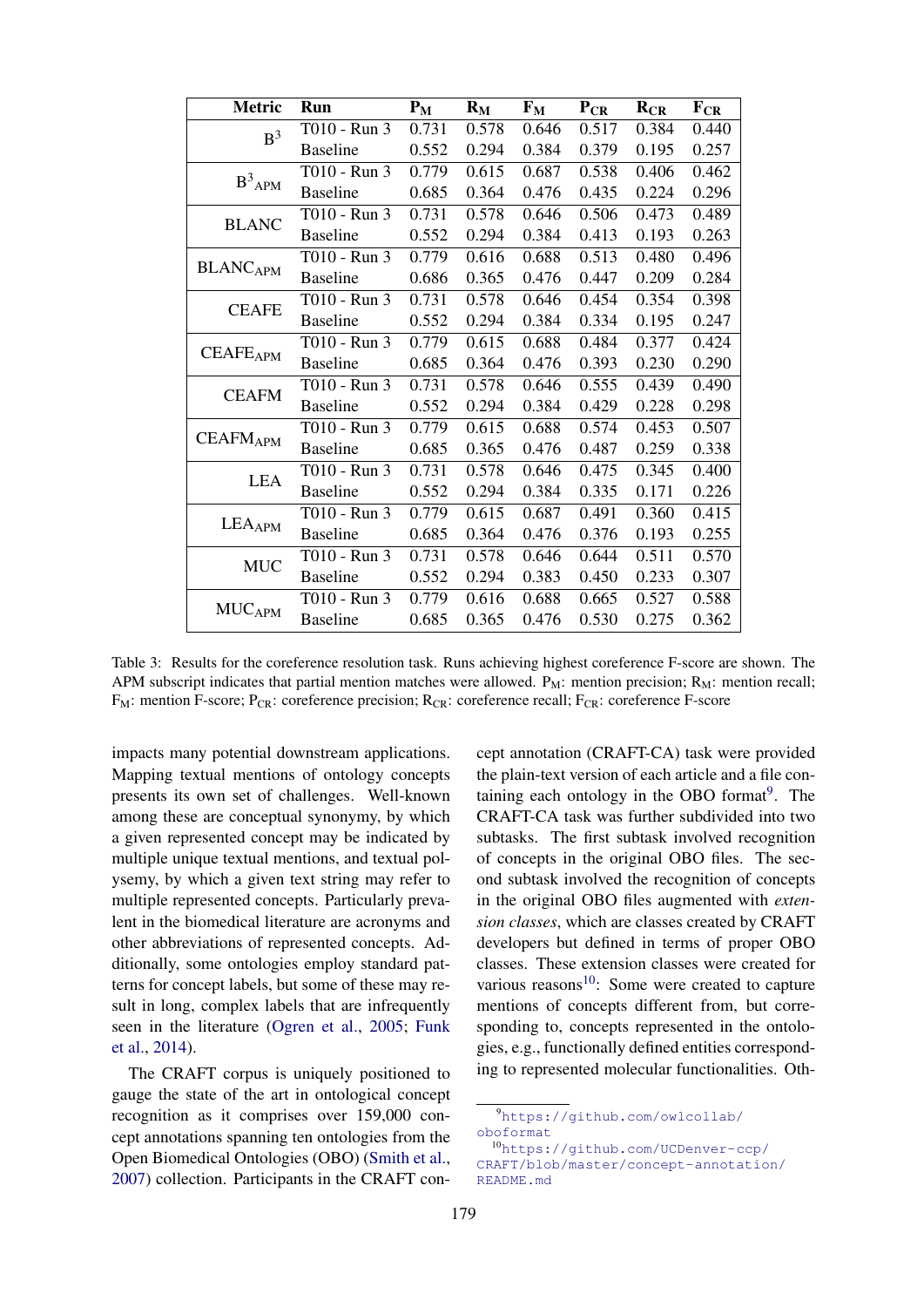ers are semantically broadened forms of the represented concepts, while others were created to unify classes from different ontologies that were semantically equivalent so that there would not be multiple concept annotations for the same text spans if disparate annotation sets are aggregated.

### 4.1 Data

Concept annotations in the CRAFT corpus span ten Open Biomedical Ontologies [\(Smith et al.,](#page-10-13) [2007\)](#page-10-13), including the Chemical Entities of Biomedical Interest (ChEBI) ontology [\(Degtyarenko et al.,](#page-9-11) [2007\)](#page-9-11), the Cell Ontology (CL) [\(Bard et al.,](#page-9-12) [2005\)](#page-9-12), the Biological Process (GO BP), Cellular Component (GO\_CC) and Molecular Function (GO MF) subontologies of the Gene Ontology [\(Ashburner et al.,](#page-9-13) [2000\)](#page-9-13), the Molecular Process Ontology  $(MOP)^{11}$  $(MOP)^{11}$  $(MOP)^{11}$ , the NCBI Taxonomy (NCBITaxon) [\(Federhen,](#page-9-14) [2011\)](#page-9-14), the Protein Ontology (PR) [\(Natale et al.,](#page-10-14) [2010\)](#page-10-14), the Sequence Ontology (SO) [\(Eilbeck et al.,](#page-9-15) [2005\)](#page-9-15), and the Uberon cross-species anatomy ontology (UBERON) [\(Mungall et al.,](#page-10-15) [2012\)](#page-10-15). Note that concept annotations in the CRAFT corpus are permitted to have discontinuous spans with intervening text; e.g., for the phrase somatic and germ cells, the combination of the two substrings somatic and cells is annotated with the concept for somatic cells (CL:0002371) even though somatic and cells are not adjacent to one another in the text. There are over 2,300 concept annotations with discontinuous spans in the CRAFT corpus. The ontologies provided for the CRAFT-CA task were the same versions used during the annotation of CRAFT. As with the other tasks, the data is divided into a training set consisting of 67 full-text articles from the PMC Open Access subset, and a test set of 30 full-text articles chosen using identical selection criteria. Concept annotation of the CRAFT articles is described in detail in [Bada et al.](#page-9-16) [\(2012\)](#page-9-16) and [Bada et al.](#page-9-17) [\(2017\)](#page-9-17). Summary statistics showing total annotation counts for the ten ontologies used in the CRAFT corpus are shown in Table [4.](#page-7-0)

#### 4.1.1 Data preparation

Some minor concept annotation errors were discovered and addressed during preparation for the CRAFT-CA task. These errors included an NCBITaxon concept that was found to not exist

in the version of the NCBI Taxonomy used to annotate CRAFT, as well as some erroneous extension class prefixes used in the GO MF extended ontology file. Errors were addressed prior to the commencement of the shared tasks.

## 4.1.2 Data format

The CRAFT corpus is distributed with a script that can convert its native annotation format to a variant of the BioNLP format<sup>[12](#page-6-1)</sup> which is used for both input and output for the CRAFT-CA task. This format captures span information, the concept identifier, and the covered text for each annotation (See Figure [2\)](#page-7-1).

#### 4.2 Scoring

The method of [Bossy et al.](#page-9-18) [\(2013\)](#page-9-18) was used to measure performance of the concept annotation systems with respect to the CRAFT corpus. This method employs a hybrid measure taking into account both the degree to which the predicted annotation boundaries match the reference, as well as a similarity metric for scoring the concept match. The boundary match uses the modified Jaccard index scheme described in [Bossy et al.](#page-9-19) [\(2012\)](#page-9-19), which allows for flexible matching but prefers exact matches. The concept similarity metric of [Wang et al.](#page-10-16) [\(2007\)](#page-10-16) is used to score the predicted concepts. As suggested by [Bossy et al.](#page-9-18) [\(2013\)](#page-9-18) , the weight factor, *w*, was set to 0.65, which ensures that ancestor/descendant predictions always have a greater value than sibling predictions, while root predictions never yield a similarity greater than 0.5. An implementation of the scoring algorithm has been made publicly available $^{13}$  $^{13}$  $^{13}$ .

#### 4.3 Baseline system

We evaluated a baseline system on the CRAFT-CA data to use as a comparison for the participantsubmitted runs. The baseline system is a two-stage machine learning system proposed in [Hailu](#page-10-17) [\(2019\)](#page-10-17) and trained only on the CRAFT corpus. The first stage makes use of NERSuite [\(Cho et al.,](#page-9-20) [2010\)](#page-9-20) to detect concept mention spans using a conditional random field (CRF) model. The CRF model was trained as described in [Okazaki](#page-10-18) [\(2007\)](#page-10-18), and uses as features words, parts of speech, and constituency parse information within a window of three tokens

<span id="page-6-0"></span><sup>11</sup>[http://obofoundry.org/ontology/mop.](http://obofoundry.org/ontology/mop.html) [html](http://obofoundry.org/ontology/mop.html)

<span id="page-6-1"></span><sup>12</sup>[http://2013.bionlp-st.org/](http://2013.bionlp-st.org/file-formats)

[file-formats](http://2013.bionlp-st.org/file-formats)

<span id="page-6-2"></span><sup>13</sup>[https://github.com/UCDenver-ccp/](https://github.com/UCDenver-ccp/craft-shared-tasks)

[craft-shared-tasks](https://github.com/UCDenver-ccp/craft-shared-tasks); doi:10.5281/zenodo.3460928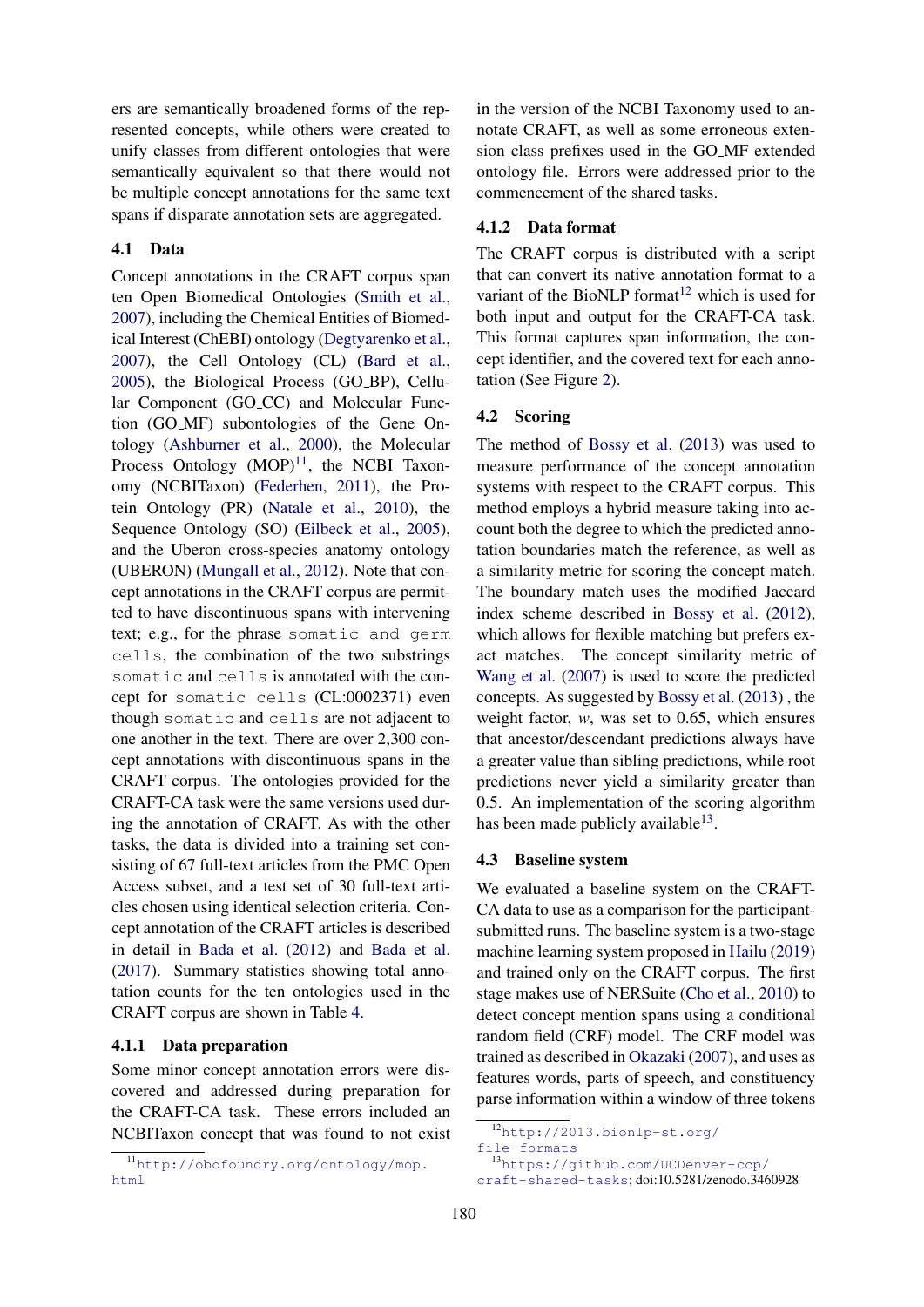<span id="page-7-0"></span>

| Ontology          | <b>Training</b> | <b>Test</b> | <b>Ontology</b>      | <b>Training</b> | <b>Test</b> |
|-------------------|-----------------|-------------|----------------------|-----------------|-------------|
| <b>CHEBI</b>      | 4,548 (18)      | 2,200(14)   | <b>CHEBLEXT</b>      | 11,915 (38)     | 5,248(19)   |
| CL                | 4,043 (244)     | 1,749(175)  | <b>CL_EXT</b>        | 6,275(249)      | 2,872 (175) |
| $GO_BP$           | 9,280 (493)     | 3,681 (272) | <b>GO_BP_EXT</b>     | 13,954 (526)    | 5,847 (287) |
| GO <sub>_CC</sub> | 4,075(80)       | 1,184(14)   | GO <sub>CC</sub> EXT | 8,495 (150)     | 3,217(30)   |
| <b>GO_MF</b>      | 375(0)          | 94(0)       | <b>GO_MF_EXT</b>     | 4,070(28)       | 1,822(20)   |
| <b>MOP</b>        | 240(0)          | 101(0)      | <b>MOP_EXT</b>       | 386(0)          | 111(0)      |
| NCBITaxon         | 7,362(2)        | 3,101(0)    | NCBITaxon_EXT        | 7,592(2)        | 3,219(0)    |
| <b>PR</b>         | 17,038 (84)     | 6,409(44)   | PR_EXT               | 19,862 (110)    | 7,932 (44)  |
| SO.               | 8,797 (108)     | 3,446(45)   | <b>SO_EXT</b>        | 24,955 (182)    | 9,136(72)   |
| <b>UBERON</b>     | 12,269 (235)    | 6,551(118)  | <b>UBERON_EXT</b>    | 14,910 (255)    | 7,416 (133) |

Table 4: Total and discontinuous (in parentheses) concept annotation counts by ontology for both the 67 article training and 30 article test sets.

<span id="page-7-1"></span>T1 CL:0000540 83 89 neuron T2 CL:0002613 239 247;259 265 striatal ... neuron T3 CL:0002613 434 442;451 457 striatal ... neuron T4 CL:0000540 703 709 Neuron

Figure 2: Sample annotations demonstrating the BioNLP format used as input and output for the CRAFT-CA task. Note the presence of two annotations with discontinuous spans. The document identifier is indicated in the filename for each annotation file.

<span id="page-7-2"></span>

|                   |                   | Proper OBO |           |         |      | $OBO +$ extension |           |         |      |
|-------------------|-------------------|------------|-----------|---------|------|-------------------|-----------|---------|------|
| <b>Ontology</b>   | <b>Submission</b> | <b>SER</b> | ${\bf P}$ | $\bf R$ | F1   | <b>SER</b>        | ${\bf P}$ | $\bf R$ | F1   |
| <b>CHEBI</b>      | T013 - Run 3/1    | 0.34       | 0.79      | 0.75    | 0.77 | 0.27              | 0.84      | 0.79    | 0.81 |
|                   | <b>Baseline</b>   | 0.44       | 0.91      | 0.59    | 0.72 | 0.29              | 0.89      | 0.73    | 0.80 |
| CL                | T013 - Run 3/2a   | 0.56       | 0.68      | 0.62    | 0.65 | 0.35              | 0.77      | 0.67    | 0.72 |
|                   | <b>Baseline</b>   | 0.53       | 0.83      | 0.48    | 0.61 | 0.33              | 0.79      | 0.67    | 0.73 |
|                   | T013 - Run 3/1    | 0.30       | 0.83      | 0.78    | 0.80 | 0.29              | 0.81      | 0.81    | 0.81 |
| GO_BP             | <b>Baseline</b>   | 0.39       | 0.83      | 0.64    | 0.72 | 0.29              | 0.84      | 0.74    | 0.79 |
|                   | T013 - Run 1/2a   | 0.39       | 0.77      | 0.75    | 0.76 | 0.20              | 0.92      | 0.83    | 0.87 |
| GO <sub>_CC</sub> | <b>Baseline</b>   | 0.44       | 0.88      | 0.60    | 0.71 | 0.20              | 0.93      | 0.83    | 0.88 |
|                   | T013 - Run 2/2a   | 0.04       | 0.99      | 0.96    | 0.98 | 0.39              | 0.82      | 0.68    | 0.74 |
| <b>GO_MF</b>      | <b>Baseline</b>   | 0.07       | 0.99      | 0.92    | 0.95 | 0.45              | 0.82      | 0.56    | 0.66 |
| <b>MOP</b>        | T013 - Run 3/2a   | 0.27       | 0.81      | 0.94    | 0.87 | 0.34              | 0.89      | 0.73    | 0.79 |
|                   | <b>Baseline</b>   | 0.43       | 0.87      | 0.65    | 0.75 | 0.36              | 0.88      | 0.72    | 0.79 |
| NCBITaxon         | T013 - Run 3/2a   | 0.05       | 0.97      | 0.97    | 0.97 | 0.077             | 0.98      | 0.93    | 0.96 |
|                   | <b>Baseline</b>   | 0.07       | 0.99      | 0.93    | 0.96 | 0.07              | 0.99      | 0.94    | 0.96 |
| <b>PR</b>         | T013 - Run 3/1    | 0.68       | 0.50      | 0.59    | 0.54 | 0.73              | 0.49      | 0.46    | 0.47 |
|                   | <b>Baseline</b>   | 0.69       | 0.60      | 0.40    | 0.48 | 0.62              | 0.61      | 0.45    | 0.52 |
| SO <sub>1</sub>   | T013 - Run 3/2a   | 0.16       | 0.90      | 0.88    | 0.89 | 0.13              | 0.92      | 0.91    | 0.92 |
|                   | <b>Baseline</b>   | 0.21       | 0.91      | 0.82    | 0.86 | 0.18              | 0.92      | 0.85    | 0.89 |
| <b>UBERON</b>     | T013 - Run 1/2a   | 0.37       | 0.77      | 0.71    | 0.74 | 0.39              | 0.77      | 0.69    | 0.73 |
|                   | <b>Baseline</b>   | 0.41       | 0.84      | 0.61    | 0.70 | 0.36              | 0.86      | 0.66    | 0.75 |

Table 5: Aggregate concept annotation results evaluated per ontology against the 30 CRAFT test documents. For Team T013, their highest scoring run is displayed based on SER. Run identifiers indicate (proper OBO/OBO EXT). Note that Run 2a is an unofficial run as it was submitted after the deadline, however since there were no other teams participating, Run 2a is included in the official results. SER = Slot Error Rate;  $P = Precision; R = Recall; F1 =$ F1-score.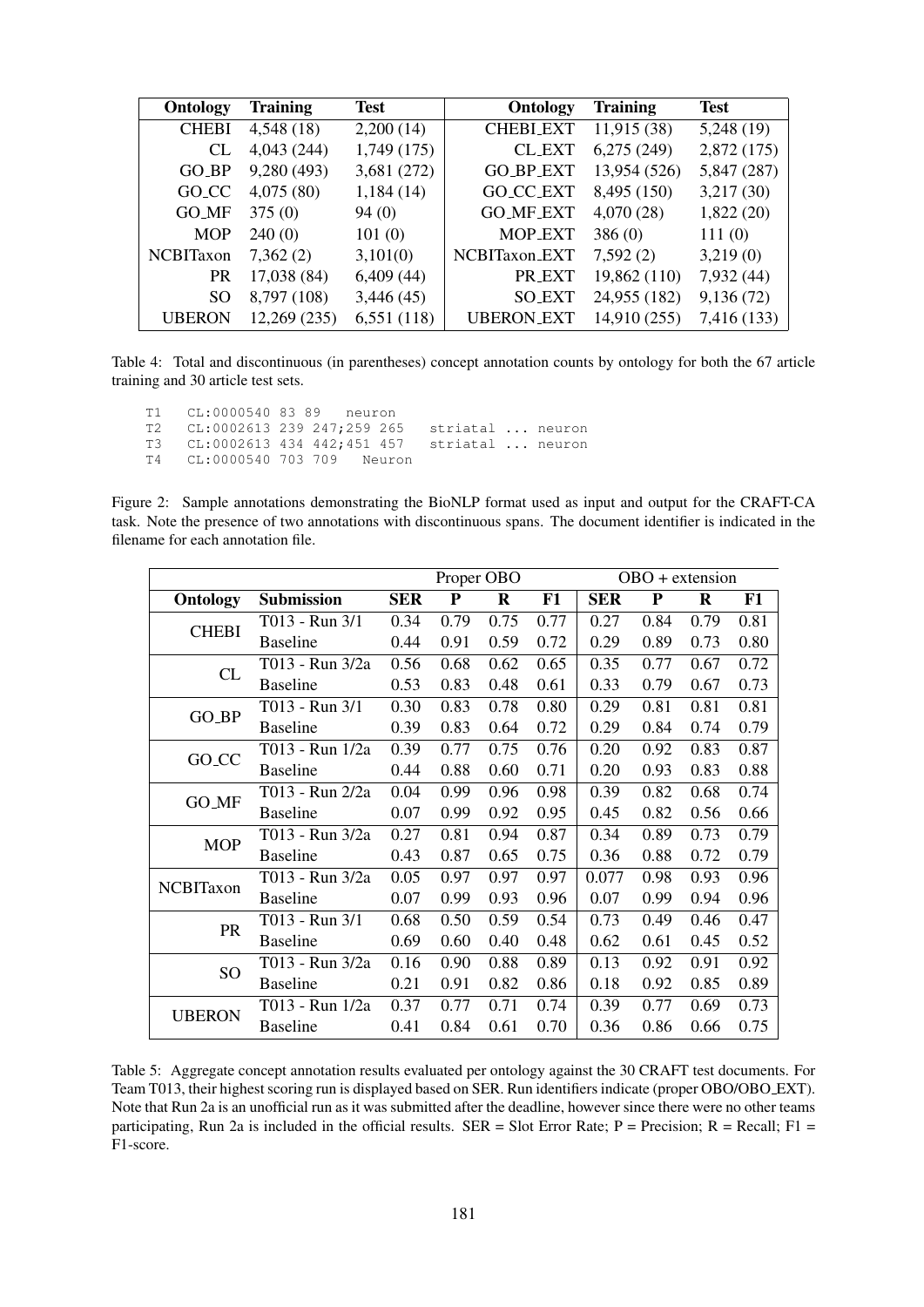upstream and downstream of each concept mention. The second stage links each textual mention identified by the CRF to an ontology identifier using a stacked Bi-LSTM approach implemented by the OpenNMT system [\(Klein et al.,](#page-10-19) [2018\)](#page-10-19). By modeling concept normalization as sequence-to-sequence translation at the character level, the baseline system maps characters in the text spans identified in the first stage to characters in ontology identifiers to normalize concepts.

#### 4.4 Results

One team submitted three runs to the CRAFT-CA task (Table [5\)](#page-7-2). They used variants of two systems, one a modified ontology-specific BioBert $14$ model with (Run3) and without (Run1) input from the OGER NER system [\(Furrer et al.,](#page-9-21) [2019\)](#page-9-21) and with weights pretrained on PubMed using identifiers from the ontologies as the tag set, and the other a BiLSTM with ontology pretraining (Run2). With regard to overall system performances, marked improvement in recognition of concepts from CHEBI, GO BP, GO MF, and SO was observed compared to past evaluations using the CRAFT public dataset [\(Funk et al.,](#page-9-10) [2014\)](#page-9-10). However, it is important to note that past evaluations were performed on CRAFT v1/2 concept annotations, whereas the testing of this shared task was performed on v3 concept annotations, which constitute a major update of the concept annotations relative to those of v1/2 (including first usage of extension classes), so we do not believe it is safe to directly compare evaluations performed on these substantially different versions of the concept annotations. The BioBert approach augmented with the OGER NER system (Run3) generally outperforms the other approaches when normalizing to proper OBO concepts, whereas the Bi-LSTM approach is generally better when the extension classes are used.

Neither the baseline system, nor any of the submitted runs identified annotations with discontinuous spans. Though annotations with discontinuous spans make up only a small percentage (1.46%) of the overall annotations, their exclusion from system output could represent potential low hanging fruit for improving overall system performance. Protein Ontology concept recognition remains a target for future work as system performances did not surpass an F-score of 0.55. In-

182

clusion of the extension classes generally resulted in improvement of performance when compared to runs using only the proper ontology concepts, possibly attributable to the labels and synonyms that were provided for the extension classes. One exception is for GO MF EXT where performance is expected to suffer with inclusion of the extension class annotations as the proper ontology class count was limited to a very small subset of the original ontology. Overall, however, performance on the CRAFT-CA task demonstrated state-of-theart performance for ontological concept recognition in biomedical text.

## 5 Conclusion

The CRAFT-ST 2019 provides a platform to gauge performance on three fundamental NLP tasks, automated dependency parse construction, coreference resolution, and ontology concept annotation against a high quality, manually annotated corpus of full-text biomedical articles. Submitted runs from participating systems demonstrate promising results, particularly with respect to automated dependency parse construction and some aspects of ontological concept annotation. Clear needs for improved extraction of protein ontology concepts remain, while the neural approaches used have addressed long standing deficiencies in the recognition of biological process concepts in text. Coreference resolution system performances highlight the existing challenges of coreference resolution in general, and of coreference resolution over biomedical text in particular.

The approaches taken by participants in the CRAFT-ST 2019 mirror the current themes in AI and NLP today. Neural approaches are unsurprisingly the preferred methodology for addressing these NLP tasks. The CRAFT ST 2019 have provided new benchmarks for these fundamental NLP tasks, setting the stage for the next evolution of system development.

#### Acknowledgments

The authors would like to thank Kevin Cohen and Karin Verspoor for their input during the early planning stages for the CRAFT Shared Task 2019, and Tiffany Callahan for help with the coreference chain length statistics. The authors gratefully acknowledge their support from NIH grants R01LM009254, R01LM008111 and T15LM009451.

<span id="page-8-0"></span><sup>14</sup><https://github.com/dmis-lab/biobert>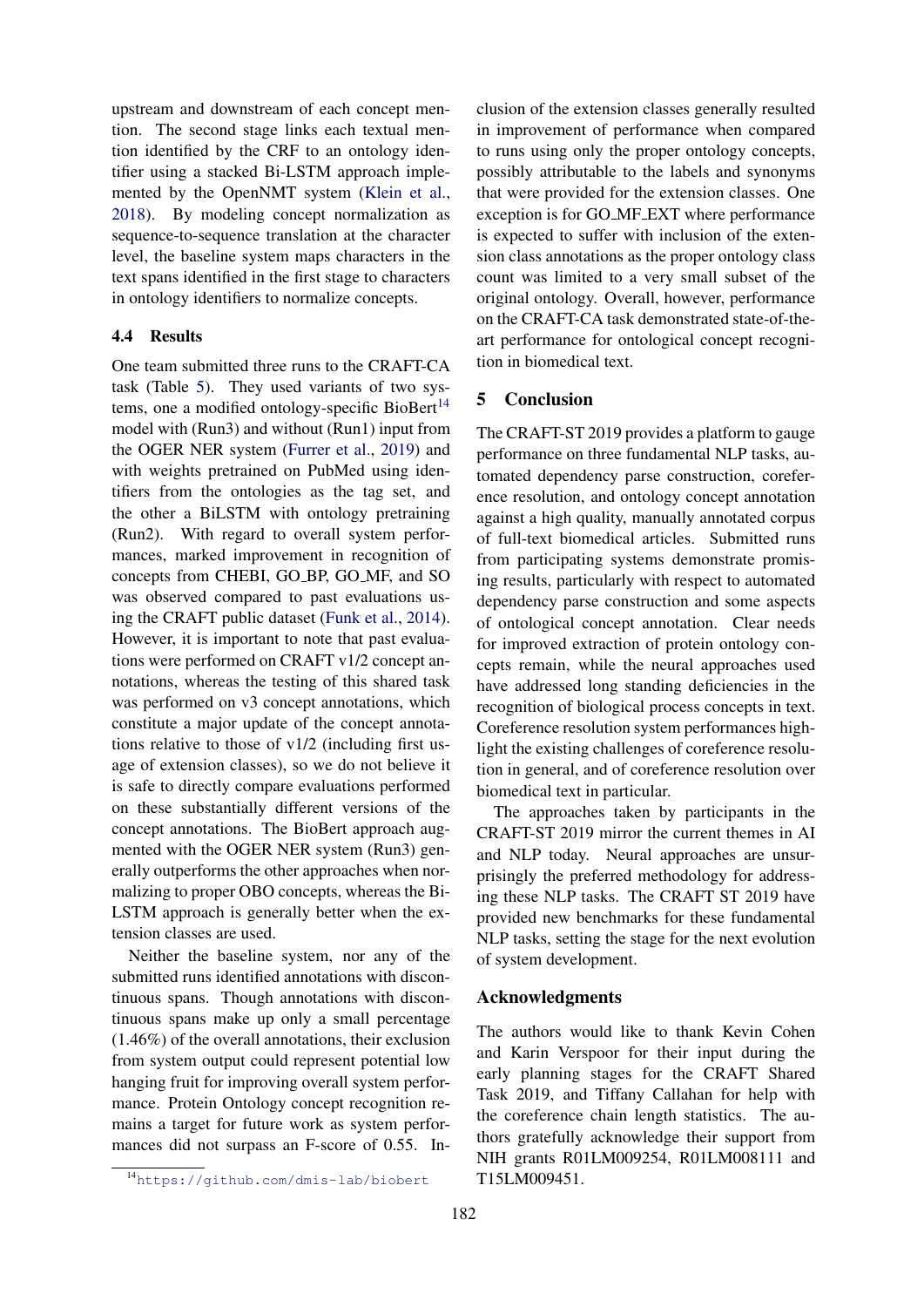#### References

- <span id="page-9-5"></span>Daniel Andor, Chris Alberti, David Weiss, Aliaksei Severyn, Alessandro Presta, Kuzman Ganchev, Slav Petrov, and Michael Collins. 2016. [Globally nor](https://doi.org/10.18653/v1/P16-1231)[malized transition-based neural networks.](https://doi.org/10.18653/v1/P16-1231) In *Proceedings of the 54th Annual Meeting of the Association for Computational Linguistics (Volume 1: Long Papers)*, pages 2442–2452, Berlin, Germany. Association for Computational Linguistics.
- <span id="page-9-13"></span>Michael Ashburner, Catherine A Ball, Judith A Blake, David Botstein, Heather Butler, J Michael Cherry, Allan P Davis, Kara Dolinski, Selina S Dwight, Janan T Eppig, et al. 2000. Gene ontology: tool for the unification of biology. *Nature genetics*, 25(1):25.
- <span id="page-9-16"></span>Michael Bada, Miriam Eckert, Donald Evans, Kristin Garcia, Krista Shipley, Dmitry Sitnikov, William A Baumgartner, K Bretonnel Cohen, Karin Verspoor, Judith A Blake, et al. 2012. Concept annotation in the craft corpus. *BMC bioinformatics*, 13(1):161.
- <span id="page-9-17"></span>Michael Bada, Nicole Vasilevsky, William A Baumgartner, Melissa Haendel, and Lawrence E Hunter. 2017. Gold-standard ontology-based anatomical annotation in the craft corpus. *Database*, 2017.
- <span id="page-9-12"></span>Jonathan Bard, Seung Y Rhee, and Michael Ashburner. 2005. An ontology for cell types. *Genome biology*, 6(2):R21.
- <span id="page-9-9"></span>Iz Beltagy, Arman Cohan, and Kyle Lo. 2019. Scibert: A pretrained language model for scientific text. In *Proceedings of the 2019 Conference on Empirical Methods in Natural Language Processing*, Hong Kong. Association for Computational Linguistics.
- <span id="page-9-6"></span>Steven Bird, Ewan Klein, and Edward Loper. 2009. *Natural language processing with Python: analyzing text with the natural language toolkit*. " O'Reilly Media, Inc.".
- <span id="page-9-18"></span>Robert Bossy, Wiktoria Golik, Zorana Ratkovic, Philippe Bessières, and Claire Nédellec. 2013. Bionlp shared task 2013–an overview of the bacteria biotope task. In *Proceedings of the BioNLP Shared Task 2013 Workshop*, pages 161–169.
- <span id="page-9-19"></span>Robert Bossy, Julien Jourde, Alain-Pierre Manine, Philippe Veber, Erick Alphonse, Maarten Van De Guchte, Philippe Bessières, and Claire Nédellec. 2012. Bionlp shared task-the bacteria track. In *BMC bioinformatics*, volume 13, page S3. BioMed Central.
- <span id="page-9-3"></span>Sabine Buchholz and Erwin Marsi. 2006. Conll-x shared task on multilingual dependency parsing. In *Proceedings of the tenth conference on computational natural language learning*, pages 149–164. Association for Computational Linguistics.
- <span id="page-9-8"></span>Billy Chiu, Gamal Crichton, Anna Korhonen, and Sampo Pyysalo. 2016. How to train good word embeddings for biomedical nlp. In *Proceedings of the*

*15th workshop on biomedical natural language processing*, pages 166–174.

- <span id="page-9-20"></span>Han-Cheol Cho, Naoaki Okazaki, Makoto Miwa, and Jun?ichi Tsujii. 2010. Nersuite: a named entity recognition toolkit. *Tsujii Laboratory, Department of Information Science, University of Tokyo, Tokyo, Japan*.
- <span id="page-9-4"></span>Jinho D Choi and Martha Palmer. 2012. Guidelines for the clear style constituent to dependency conversion. *Technical Report 01–12*.
- <span id="page-9-1"></span>Miji Choi, Haibin Liu, William Baumgartner, Justin Zobel, and Karin Verspoor. 2016. Coreference resolution improves extraction of biological expression language statements from texts. *Database*, 2016.
- <span id="page-9-2"></span>Andrew B Clegg and Adrian J Shepherd. 2007. Benchmarking natural-language parsers for biological applications using dependency graphs. *BMC bioinformatics*, 8(1):24.
- <span id="page-9-0"></span>K Bretonnel Cohen, Arrick Lanfranchi, Miji Joo-young Choi, Michael Bada, William A Baumgartner, Natalya Panteleyeva, Karin Verspoor, Martha Palmer, and Lawrence E Hunter. 2017. Coreference annotation and resolution in the colorado richly annotated full text (craft) corpus of biomedical journal articles. *BMC bioinformatics*, 18(1):372.
- <span id="page-9-11"></span>Kirill Degtyarenko, Paula De Matos, Marcus Ennis, Janna Hastings, Martin Zbinden, Alan McNaught, Rafael Alcántara, Michael Darsow, Mickaël Guedj, and Michael Ashburner. 2007. Chebi: a database and ontology for chemical entities of biological interest. *Nucleic acids research*, 36(suppl\_1):D344-D350.
- <span id="page-9-7"></span>Greg Durrett and Dan Klein. 2013. Easy victories and uphill battles in coreference resolution. In *Proceedings of the 2013 Conference on Empirical Methods in Natural Language Processing*, pages 1971–1982.
- <span id="page-9-15"></span>Karen Eilbeck, Suzanna E Lewis, Christopher J Mungall, Mark Yandell, Lincoln Stein, Richard Durbin, and Michael Ashburner. 2005. The sequence ontology: a tool for the unification of genome annotations. *Genome biology*, 6(5):R44.
- <span id="page-9-14"></span>Scott Federhen. 2011. The ncbi taxonomy database. *Nucleic acids research*, 40(D1):D136–D143.
- <span id="page-9-10"></span>Christopher Funk, William Baumgartner, Benjamin Garcia, Christophe Roeder, Michael Bada, K Bretonnel Cohen, Lawrence E Hunter, and Karin Verspoor. 2014. Large-scale biomedical concept recognition: an evaluation of current automatic annotators and their parameters. *BMC bioinformatics*, 15(1):59.
- <span id="page-9-21"></span>Lenz Furrer, Anna Jancso, Nicola Colic, and Fabio Rinaldi. 2019. Oger++: hybrid multi-type entity recognition. *Journal of cheminformatics*, 11(1):7.